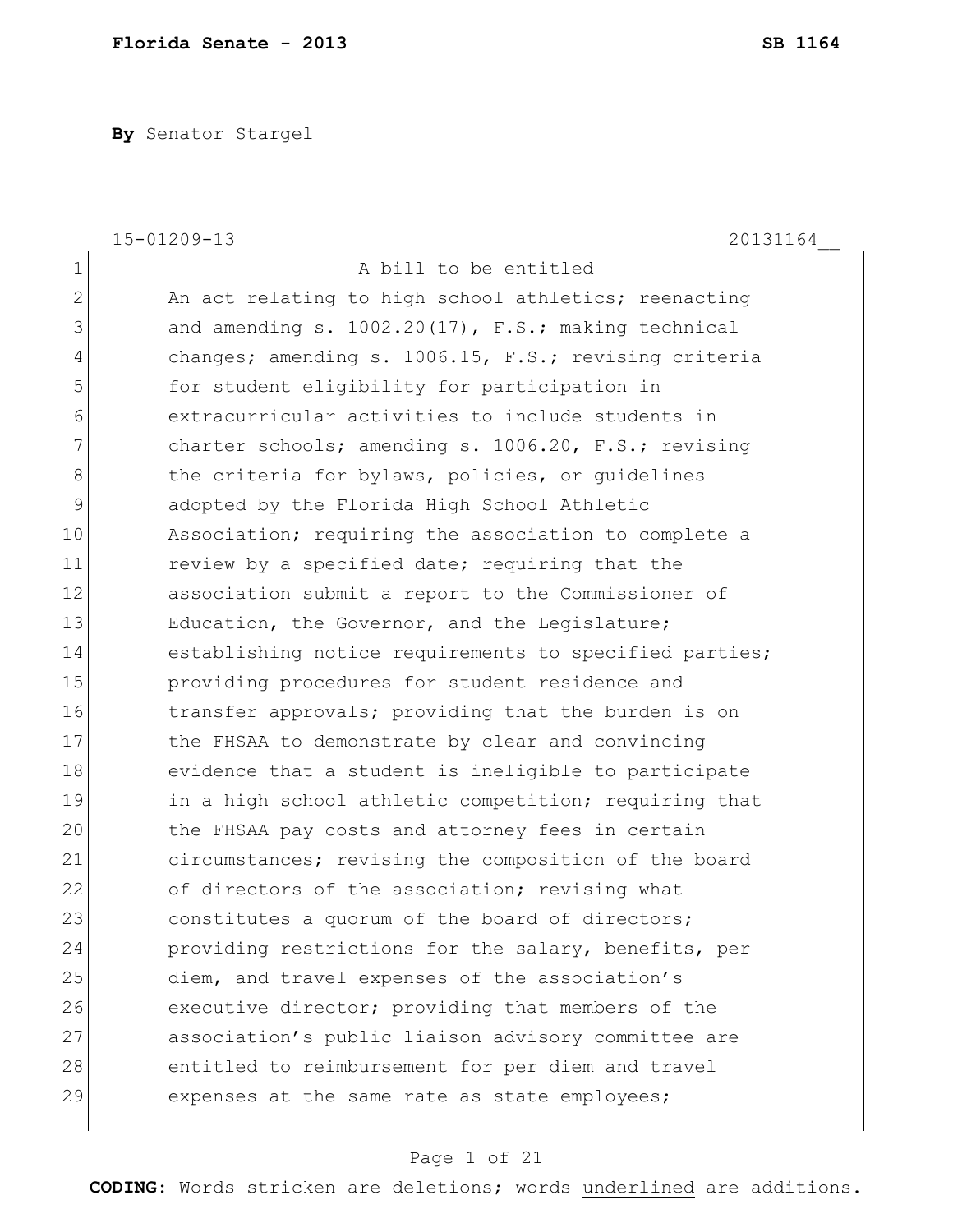|    | 15-01209-13<br>20131164                                             |
|----|---------------------------------------------------------------------|
| 30 | providing an effective date.                                        |
| 31 |                                                                     |
| 32 | Be It Enacted by the Legislature of the State of Florida:           |
| 33 |                                                                     |
| 34 | Section 1. Subsection (17) of section 1002.20, Florida              |
| 35 | Statutes, is reenacted and amended to read:                         |
| 36 | 1002.20 K-12 student and parent rights.-Parents of public           |
| 37 | school students must receive accurate and timely information        |
| 38 | regarding their child's academic progress and must be informed      |
| 39 | of ways they can help their child to succeed in school. K-12        |
| 40 | students and their parents are afforded numerous statutory          |
| 41 | rights including, but not limited to, the following:                |
| 42 | (17) ATHLETICS; PUBLIC HIGH SCHOOL.-                                |
| 43 | (a) Eligibility.-Eligibility requirements for all students          |
| 44 | participating in a high school athletic competition must allow a    |
| 45 | student to be eligible in the school in which he or she first       |
| 46 | enrolls each school year, the school in which the student makes     |
| 47 | himself or herself a candidate for an athletic team by engaging     |
| 48 | in practice before enrolling, or the school to which the student    |
| 49 | has transferred with approval of the district school board, in      |
| 50 | accordance with the provisions of s. $1006.20(2)(a)$ .              |
| 51 | (b) Medical evaluation.-Students must satisfactorily pass a         |
| 52 | medical evaluation each year before participating in athletics,     |
| 53 | unless the parent objects in writing based on religious tenets      |
| 54 | or practices, in accordance with the provisions of s.               |
| 55 | $1006.20(2)(d)$ .                                                   |
| 56 | Section 2. Paragraphs $(a)$ , $(d)$ , and $(f)$ of subsection $(3)$ |
| 57 | and subsection (5) of section 1006.15, Florida Statutes, are        |
| 58 | amended to read:                                                    |
|    |                                                                     |

# Page 2 of 21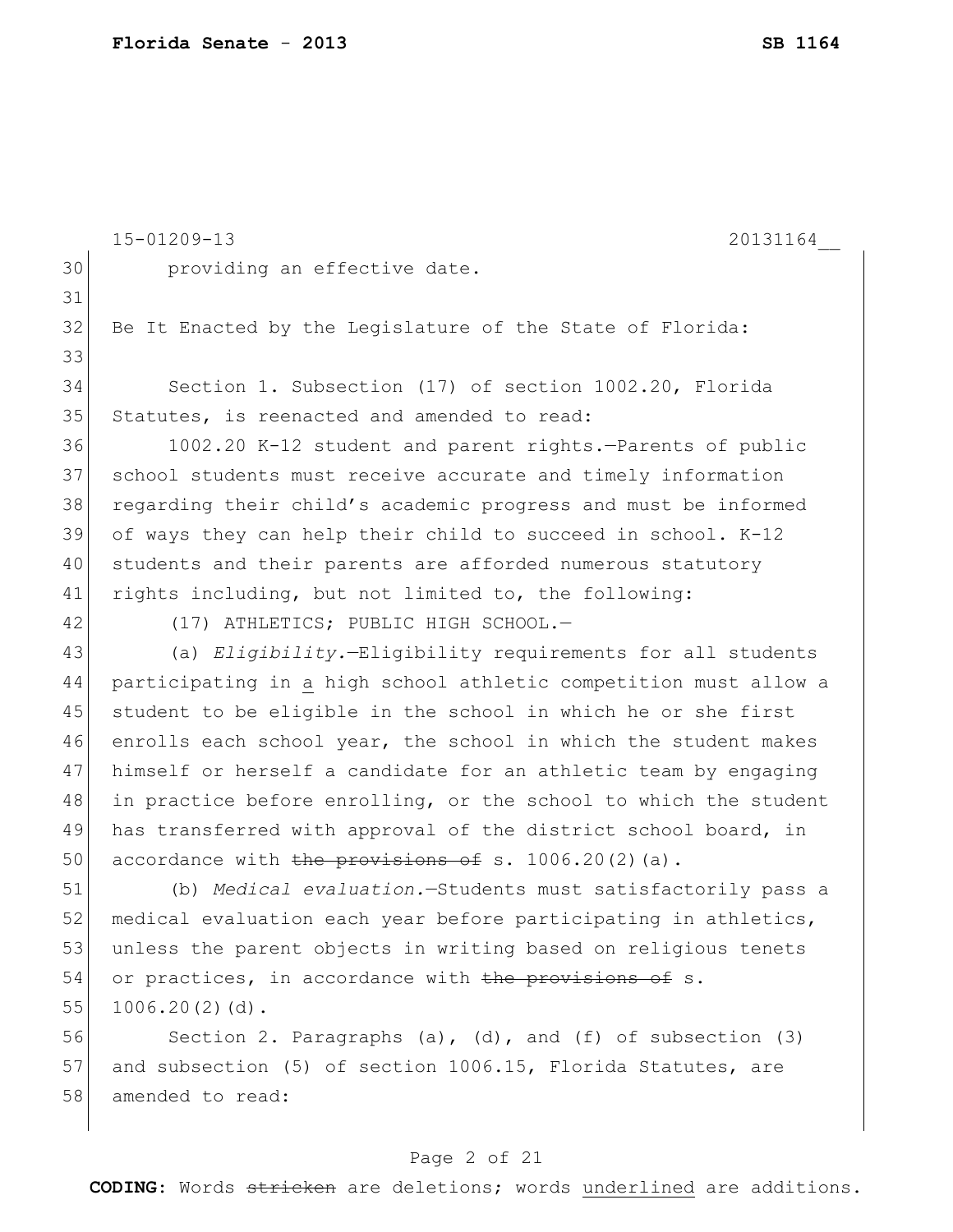|    | $15 - 01209 - 13$<br>20131164                                    |
|----|------------------------------------------------------------------|
| 59 | 1006.15 Student standards for participation in                   |
| 60 | interscholastic and intrascholastic extracurricular student      |
| 61 | activities; regulation.-                                         |
| 62 | (3) (a) A student attending a public school or a school          |
| 63 | identified in this section is presumed eligible to participate   |
| 64 | in interscholastic extracurricular student activities. For the   |
| 65 | purposes of this section, a charter school is considered a       |
| 66 | public school. A student remains eligible to participate in      |
| 67 | interscholastic extracurricular student activities if the        |
| 68 | student To be eligible to participate in interscholastic         |
| 69 | extracurricular student activities, a student must:              |
| 70 | 1. Maintains Maintain a grade point average of 2.0 or above      |
| 71 | on a 4.0 scale, or its equivalent, in the previous semester or a |
| 72 | cumulative grade point average of 2.0 or above on a 4.0 scale,   |
| 73 | or its equivalent, in the courses required by s. 1003.43(1).     |
| 74 | 2. Executes Execute and fulfills fulfill the requirements        |
| 75 | of an academic performance contract between the student, the     |
| 76 | district school board, the appropriate governing association,    |
| 77 | and the student's parents, if the student's cumulative grade     |
| 78 | point average falls below 2.0, or its equivalent, on a 4.0 scale |
| 79 | in the courses required by s. 1003.43(1) or, for students who    |
| 80 | entered the 9th grade before prior to the 1997-1998 school year, |
| 81 | if the student's cumulative grade point average falls below 2.0  |
| 82 | on a 4.0 scale, or its equivalent, in the courses required by s. |
| 83 | 1003.43(1) which are taken after July 1, 1997. At a minimum, the |
| 84 | contract must require that the student attend summer school, or  |
| 85 | its graded equivalent, between grades 9 and 10 or grades 10 and  |
| 86 | 11, as necessary.                                                |
| 87 | 3. Has Have a cumulative grade point average of 2.0 or           |

# Page 3 of 21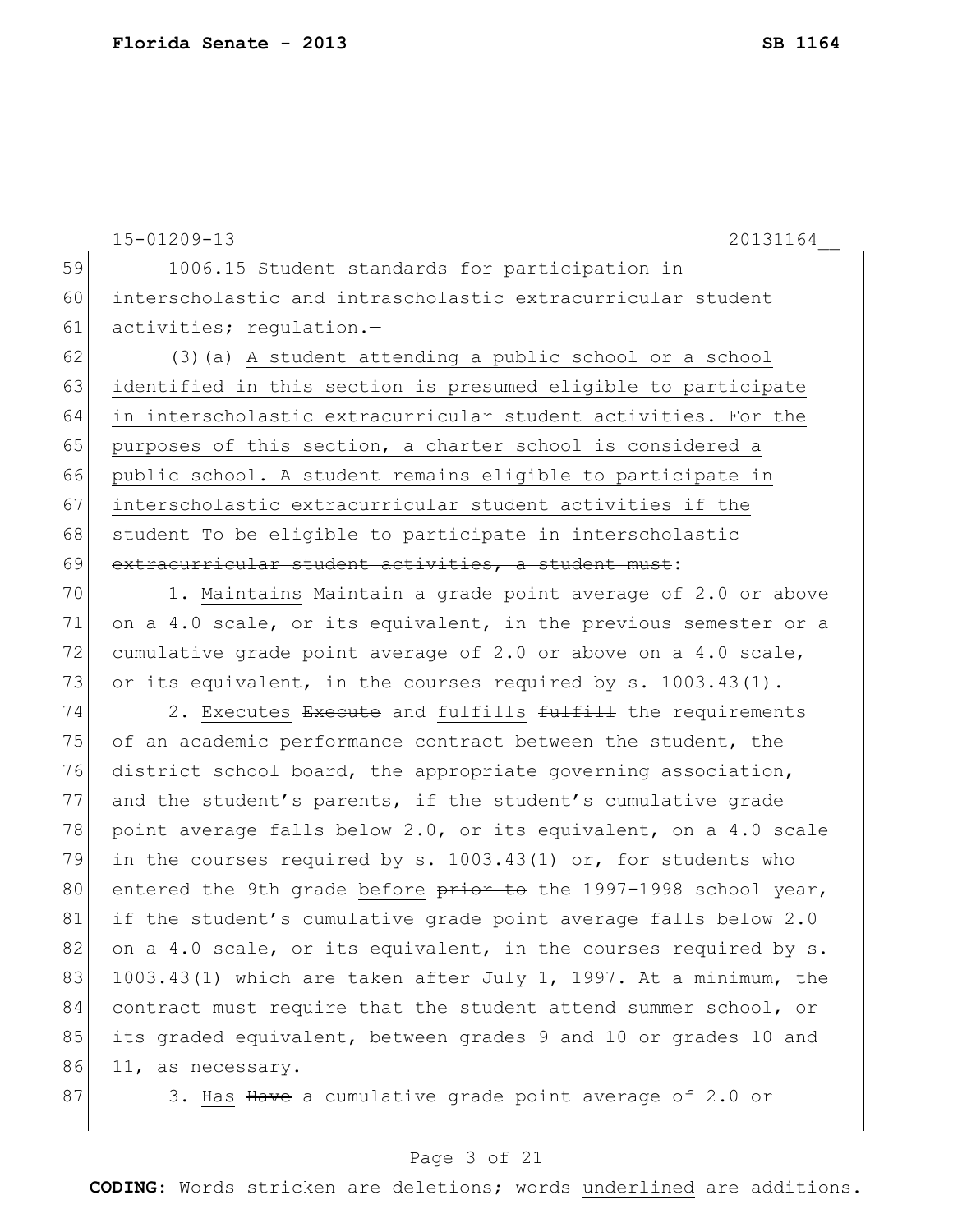15-01209-13 20131164\_\_ 88 above on a 4.0 scale, or its equivalent, in the courses required 89 by s. 1003.43(1) during his or her junior or senior year. 90 4. Maintains Maintain satisfactory conduct, including 91 adherence to appropriate dress and other codes of student 92 conduct policies described in s.  $1006.07(2)$ . If a student is 93 convicted of, or is found to have committed, a felony or a 94 delinquent act that would have been a felony if committed by an 95 adult, regardless of whether adjudication is withheld, the 96 student's participation in interscholastic extracurricular 97 activities is contingent upon established and published district 98 school board policy. 99 (d) An individual public charter school student pursuant to 100 s. 1002.33 is eligible to participate at the public school to 101 which the student would be assigned, including a charter school, 102 according to district school board attendance area policies or 103 which the student could choose to attend, pursuant to district 104 or interdistrict controlled open-enrollment policies provisions, 105 in any interscholastic extracurricular activity of that school, 106 unless such activity is provided by the student's current 107 charter school, if the following conditions are met: 108 1. The charter school student must meet the requirements of

109 the student's current charter school education program as 110 determined by the charter school governing board.

111 2. During the period of participation at a school, the 112 charter school student must demonstrate educational progress as 113 required in paragraph (b).

114 3. The charter school student must meet the same residency 115 requirements as other students in the school at which he or she 116 participates.

### Page 4 of 21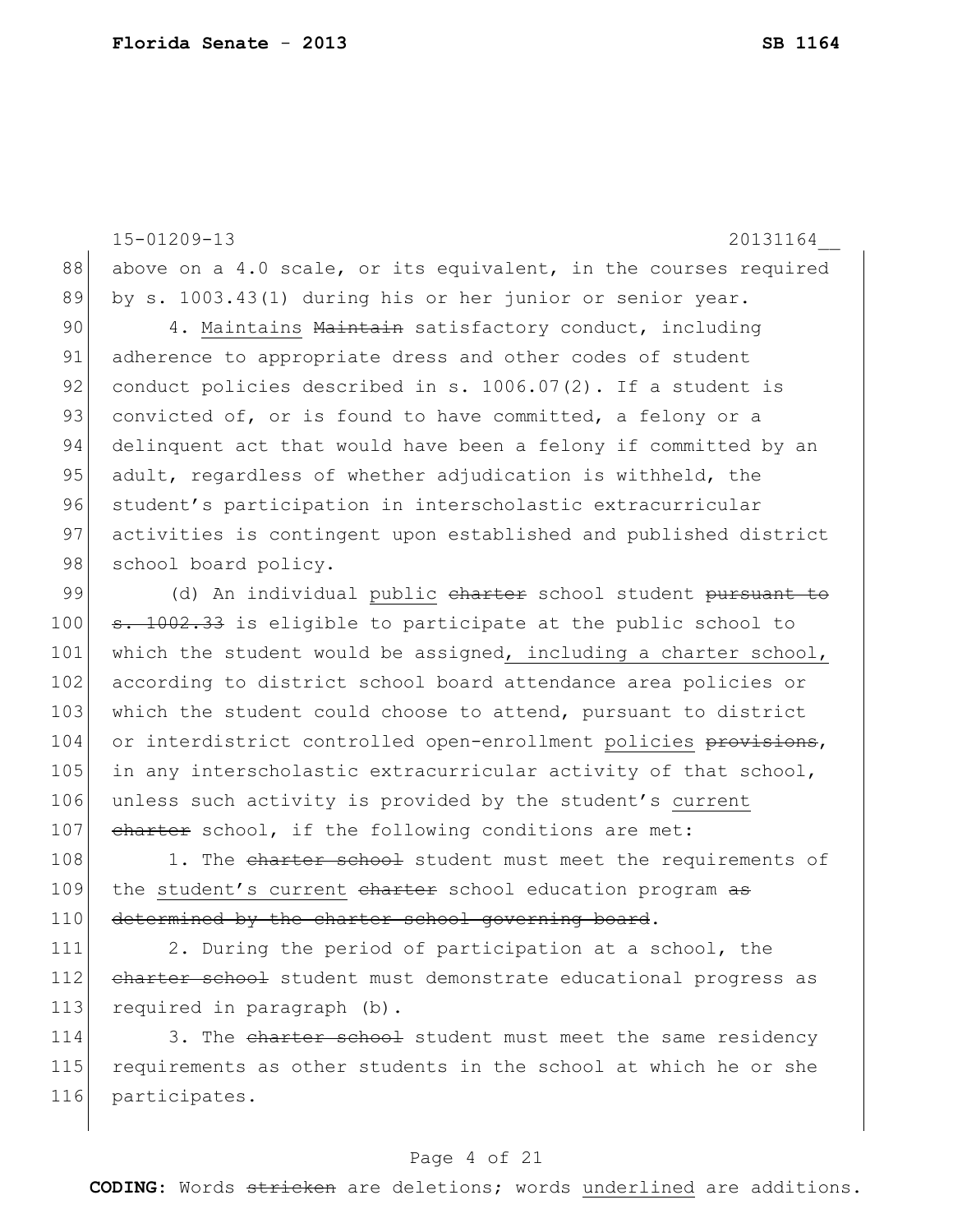15-01209-13 20131164\_\_ 117 4. The charter school student must meet the same standards 118 of acceptance, behavior, and performance which that are required 119 of other students in extracurricular activities. 120 5. The charter school student must register with the school 121 his or her intent to participate in interscholastic 122 extracurricular activities as a representative of the school 123 before the beginning date of the season for the activity in 124 which he or she wishes to participate. A charter school student 125 must be able to participate in curricular activities if there 126 that is a requirement for an extracurricular activity. 127 6. A student who transfers from a public charter school 128 program to a different traditional public school before or 129 during the first grading period of the school year is 130 academically eligible to participate in interscholastic 131 extracurricular activities during the first grading period if 132 the student has a successful evaluation from the previous school 133 year, pursuant to subparagraph 2. 134 7. A Any public school or private school student who has 135 been unable to maintain academic eligibility for participation 136 in interscholastic extracurricular activities is ineligible to 137 participate in such activities as a public charter school 138 student until the student has successfully completed one grading 139 period in a charter school pursuant to subparagraph  $2$ . to become 140 eligible to participate as a charter school student. 141 (f) A student who transfers from the Florida Virtual School

142 full-time program to a traditional public school before or during the first grading period of the school year is academically eligible to participate in interscholastic extracurricular activities during the first grading period if

## Page 5 of 21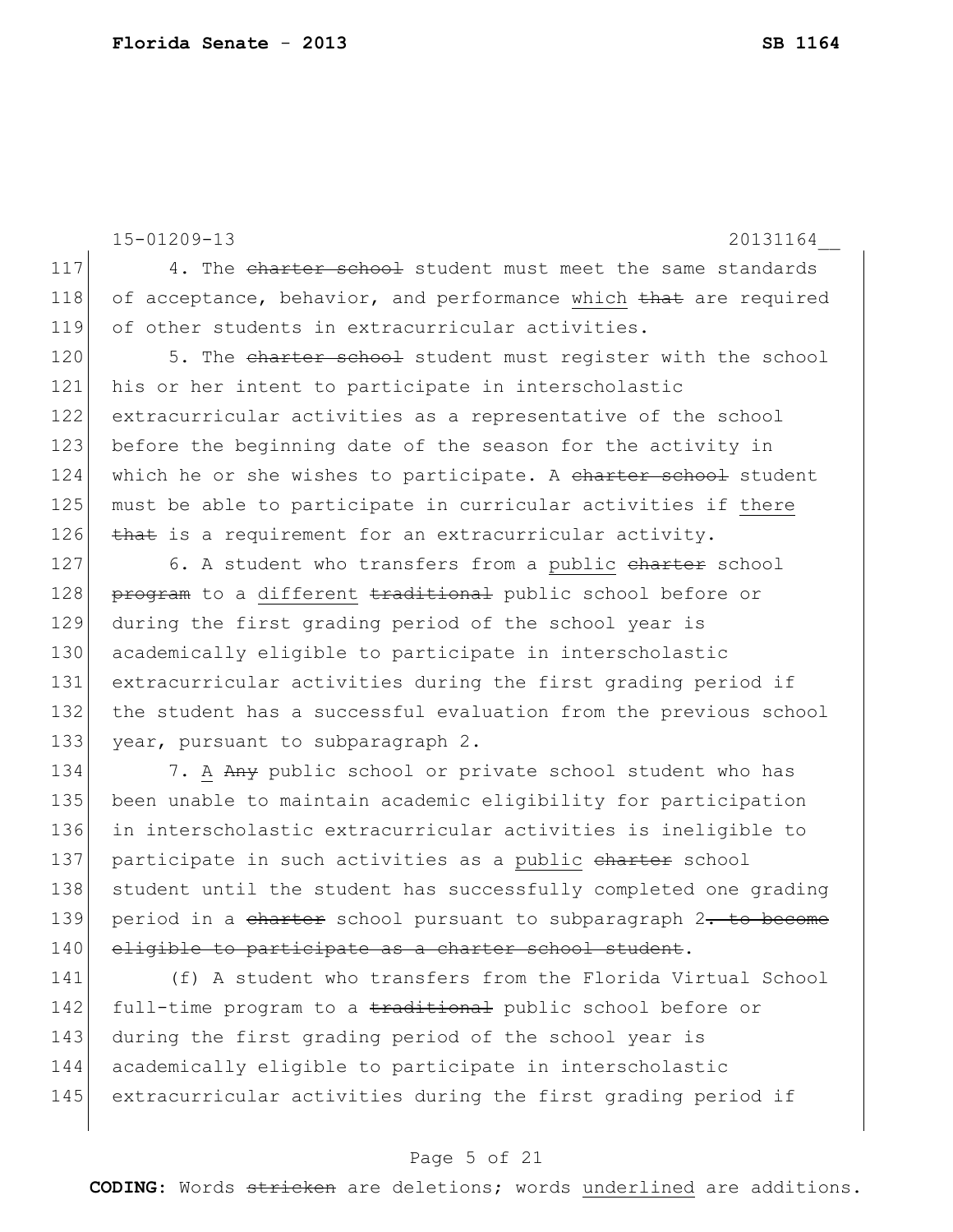|     | 15-01209-13<br>20131164                                          |
|-----|------------------------------------------------------------------|
| 146 | the student has a successful evaluation from the previous school |
| 147 | year pursuant to paragraph (a).                                  |
| 148 | (5) An Any organization or entity that regulates or governs      |
| 149 | interscholastic extracurricular activities of public schools:    |
| 150 | (a) Shall permit home education associations to join as          |
| 151 | member schools.                                                  |
| 152 | (b) May Shall not discriminate against any eligible student      |
| 153 | based on an educational choice of public, private, or home       |
| 154 | education.                                                       |
| 155 | Section 3. Subsections (1) through (4) of section 1006.20,       |
| 156 | Florida Statutes, are amended, and paragraph (f) is added to     |
| 157 | subsection (6) of that section to read:                          |
| 158 | 1006.20 Athletics in public K-12 schools.-                       |
| 159 | (1) GOVERNING NONPROFIT ORGANIZATION. The Florida High           |
| 160 | School Athletic Association (FHSAA) is designated as the         |
| 161 | governing nonprofit organization of athletics in Florida public  |
| 162 | schools. If the FHSAA fails to meet the provisions of this       |
| 163 | section, the commissioner shall designate a nonprofit            |
| 164 | organization to govern athletics with the approval of the State  |
| 165 | Board of Education. The FHSAA is not a state agency as defined   |
| 166 | in s. 120.52. The FHSAA shall be subject to the provisions of s. |
| 167 | 1006.19. A private school that wishes to engage in high school   |
| 168 | athletic competition with a public high school may become a      |
| 169 | member of the FHSAA. Any high school in the state, including     |
| 170 | charter schools, virtual schools, and home education             |
| 171 | cooperatives, may become a member of the FHSAA and participate   |
| 172 | in the activities of the FHSAA. However, membership in the FHSAA |
| 173 | is not mandatory for any school. The FHSAA may not deny or       |
| 174 | discourage interscholastic competition between its member        |
|     |                                                                  |

# Page 6 of 21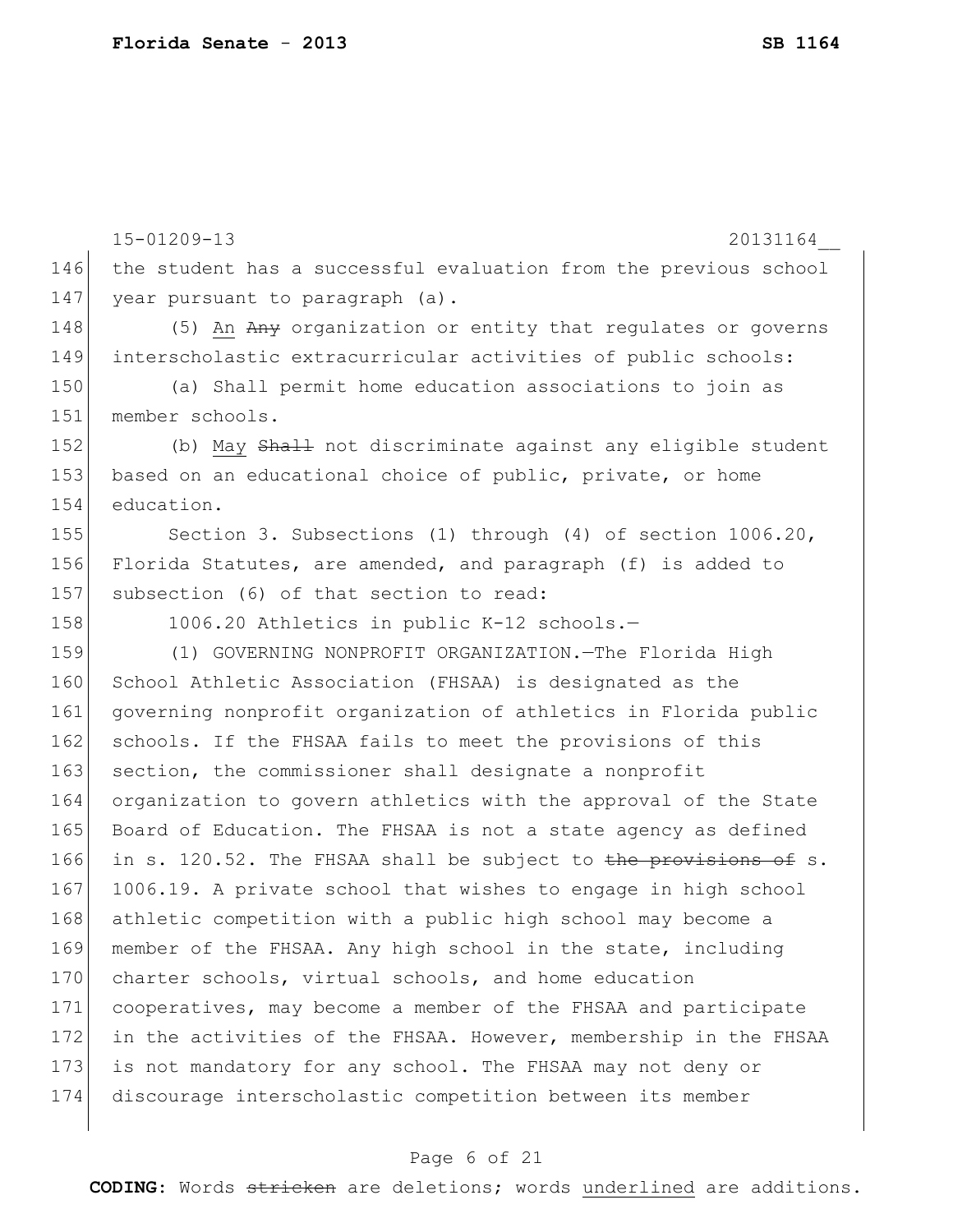|     | $15 - 01209 - 13$<br>20131164                                    |
|-----|------------------------------------------------------------------|
| 175 | schools and non-FHSAA member Florida schools, including members  |
| 176 | of another athletic governing organization, and may not take any |
| 177 | retributory or discriminatory action against any of its member   |
| 178 | schools that participate in interscholastic competition with     |
| 179 | non-FHSAA member Florida schools. The FHSAA may not unreasonably |
| 180 | withhold its approval of an application to become an affiliate   |
| 181 | member of the National Federation of State High School           |
| 182 | Associations submitted by any other organization that governs    |
| 183 | interscholastic athletic competition in this state. The bylaws   |
| 184 | of the FHSAA are the rules by which high school athletic         |
| 185 | programs in its member schools, and the students who participate |
| 186 | in them, are governed, unless otherwise specifically provided by |
| 187 | statute. For the purposes of this section, "high school"         |
| 188 | includes grades 6 through 12.                                    |
| 189 | (2) ADOPTION OF BYLAWS, POLICIES, OR GUIDELINES.-                |
| 190 | (a) The FHSAA shall adopt bylaws that, unless otherwise          |
| 191 | provided by statute, establish limited violations that result in |
| 192 | ineligibility for students who participate in high school        |
| 193 | athletic competition in its member schools. The bylaws must      |
| 194 | ensure that:                                                     |
| 195 | 1. A student remains eligible in the school in which he or       |
| 196 | she first enrolls each school year or the school in which the    |
| 197 | student makes himself or herself a candidate for an athletic     |
| 198 | team by engaging in a practice before enrolling in the school.   |
| 199 | 2. A student remains eligible in the school to which the         |
| 200 | student has transferred during the school year if the transfer   |
| 201 | is made by a deadline established by the FHSAA, which may not be |
| 202 | before the date authorized for the beginning of practice for the |
| 203 | sport.                                                           |
|     |                                                                  |

# Page 7 of 21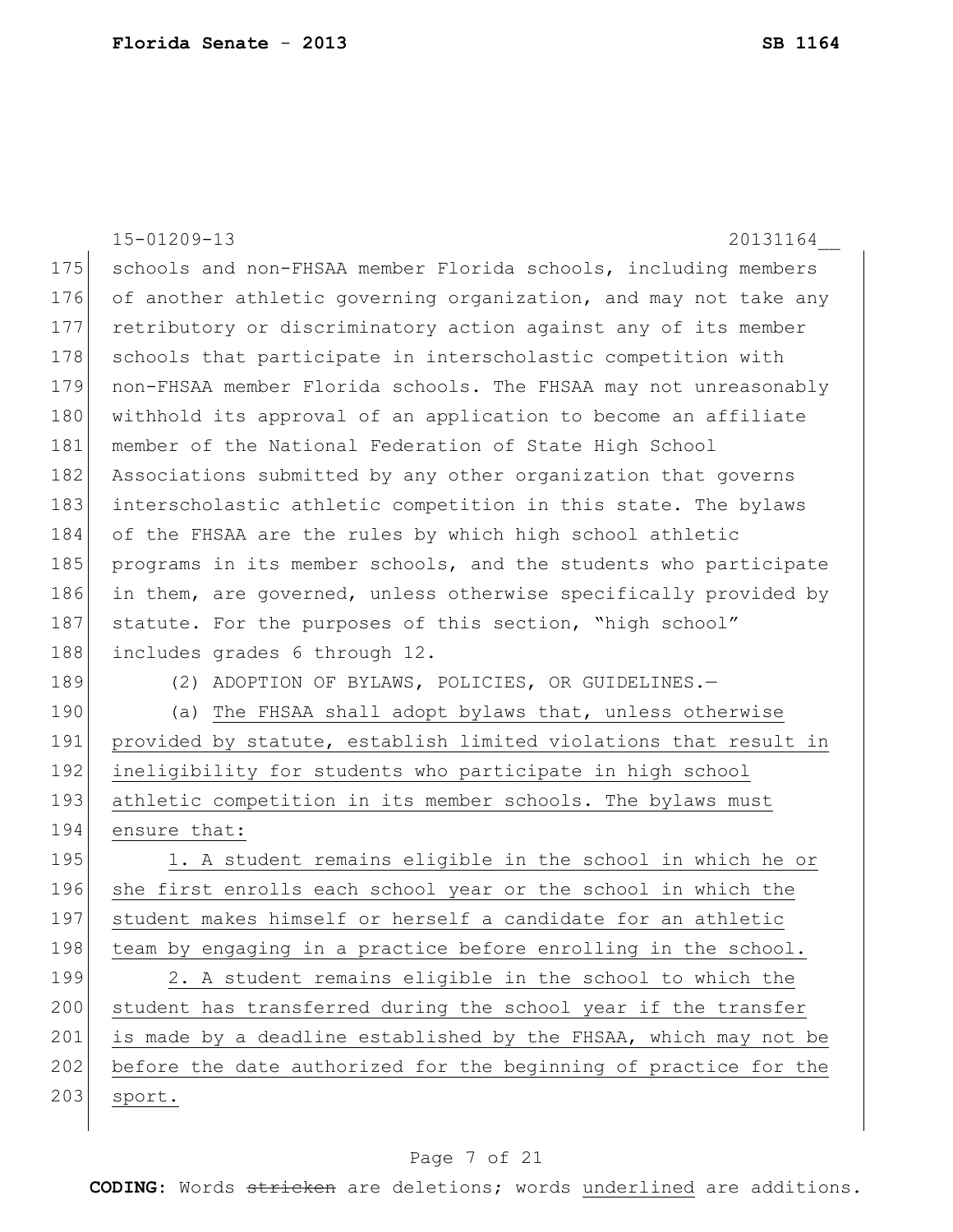|     | $15 - 01209 - 13$<br>20131164                                    |
|-----|------------------------------------------------------------------|
| 204 | 3. Once a student residence or transfer is approved by the       |
| 205 | district school board or private school, as applicable, the      |
| 206 | student remains eligible in the school if he or she remains      |
| 207 | enrolled in the school and complies with applicable              |
| 208 | requirements.                                                    |
| 209 | 4. Rule, eligibility, and recruiting violations by a             |
| 210 | teammate, coach, administrator, school, or adult representative  |
| 211 | may not be used against a student.                               |
| 212 | 5. A student is ineligible if the student or parent              |
| 213 | intentionally and knowingly falsifies an enrollment or           |
| 214 | eligibility document or intentionally and knowingly accepts a    |
| 215 | significant benefit or a promise of significant benefit that is  |
| 216 | not reasonably available to the school's students or family      |
| 217 | members and that is provided based primarily on the student's    |
| 218 | athletic interest, potential, or performance.                    |
| 219 | 6. Ineligibility requirements shall be applied to public         |
| 220 | school students on an equal basis with private school students.  |
| 221 | 7. Ineligibility requirements shall be applied to transfer       |
| 222 | students on an equal basis with nontransfer students.            |
| 223 | 8. Prescribed violations must be substantially related to        |
| 224 | specific, important objectives and must be limited to address    |
| 225 | only the minimal requirements necessary to accomplish the        |
| 226 | objectives.                                                      |
| 227 |                                                                  |
| 228 | The FHSAA shall complete a comprehensive review and analysis of  |
| 229 | all existing bylaws, policies, and administrative procedures to  |
| 230 | determine compliance with this paragraph by October 1, 2013. The |
| 231 | FHSAA shall provide a detailed report originating from its       |
| 232 | review and analysis, which must include, but need not be limited |
|     |                                                                  |

# Page 8 of 21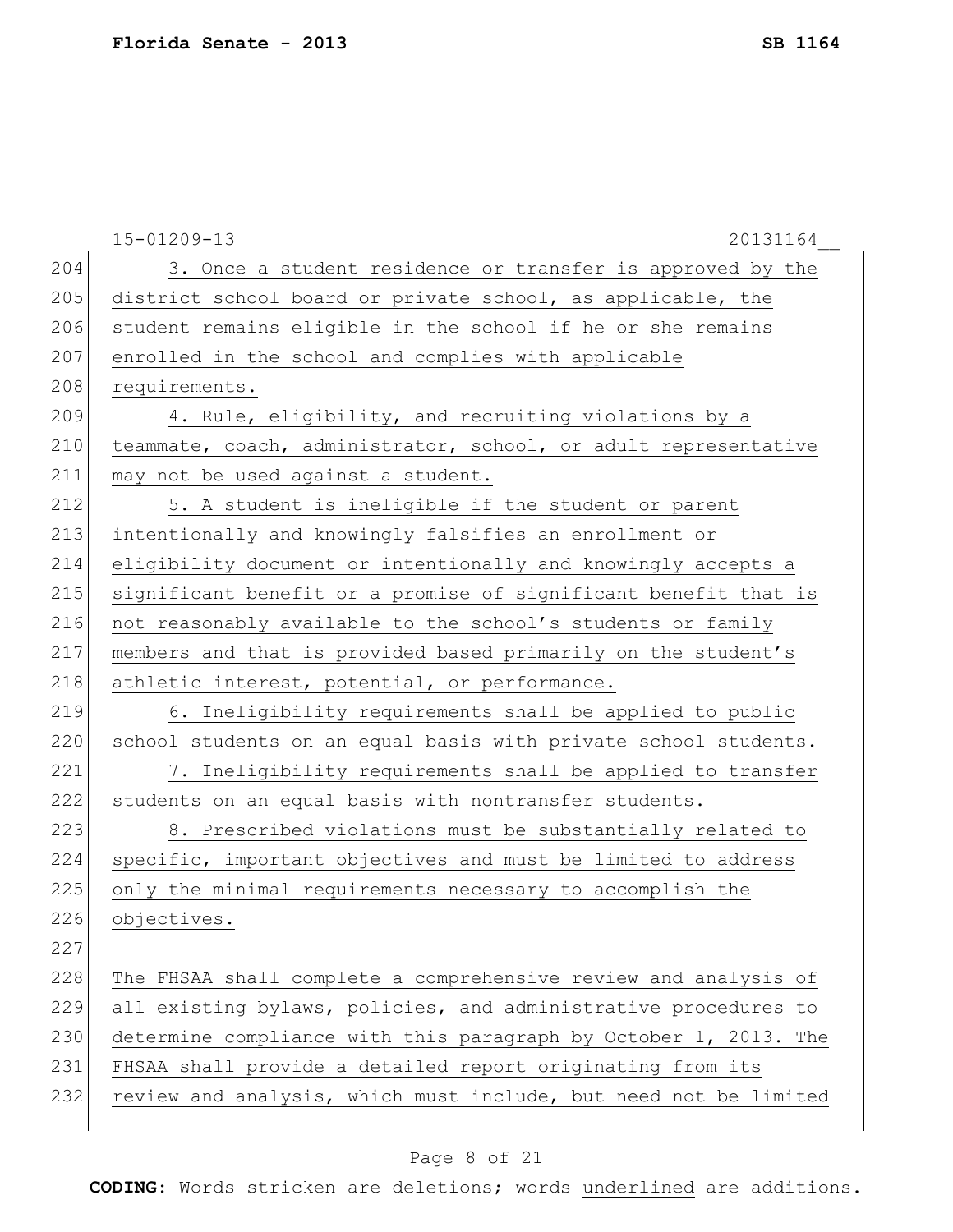15-01209-13 20131164\_\_ 233 to, specifically articulating how each violation or requirement 234 in the bylaws, policies, and administrative procedures is 235 | substantially related to an identified, important objective and 236 any necessary corrective action. The FHSAA shall provide a copy 237 of the report to the Commissioner of Education, the Governor, 238 the President of the Senate, and the Speaker of the House of 239 Representatives by October 15, 2013. Bylaws, policies, or 240 administrative procedures that are noncompliant with this 241 paragraph are void as of July 1, 2013 The FHSAA shall adopt 242 bylaws that, unless specifically provided by statute, establish 243 eligibility requirements for all students who participate in 244 high school athletic competition in its member schools. The 245 bylaws governing residence and transfer shall allow the student  $246$  to be eligible in the school in which he or she first enrolls 247 each school year or the school in which the student makes 248 himself or herself a candidate for an athletic team by engaging  $249$  in a practice prior to enrolling in the school. The bylaws shall 250 also allow the student to be eligible in the school to which the 251 student has transferred during the school year if the transfer 252 is made by a deadline established by the FHSAA, which may not be 253 prior to the date authorized for the beginning of practice for 254 the sport. These transfers shall be allowed pursuant to the 255 district school board policies in the case of transfer to a 256 public school or pursuant to the private school policies in the 257 case of transfer to a private school. The student shall be 258 eligible in that school so long as he or she remains enrolled in 259 that school. Subsequent eligibility shall be determined and 260 enforced through the FHSAA's bylaws. Requirements governing 261 eligibility and transfer between member schools shall be applied

## Page 9 of 21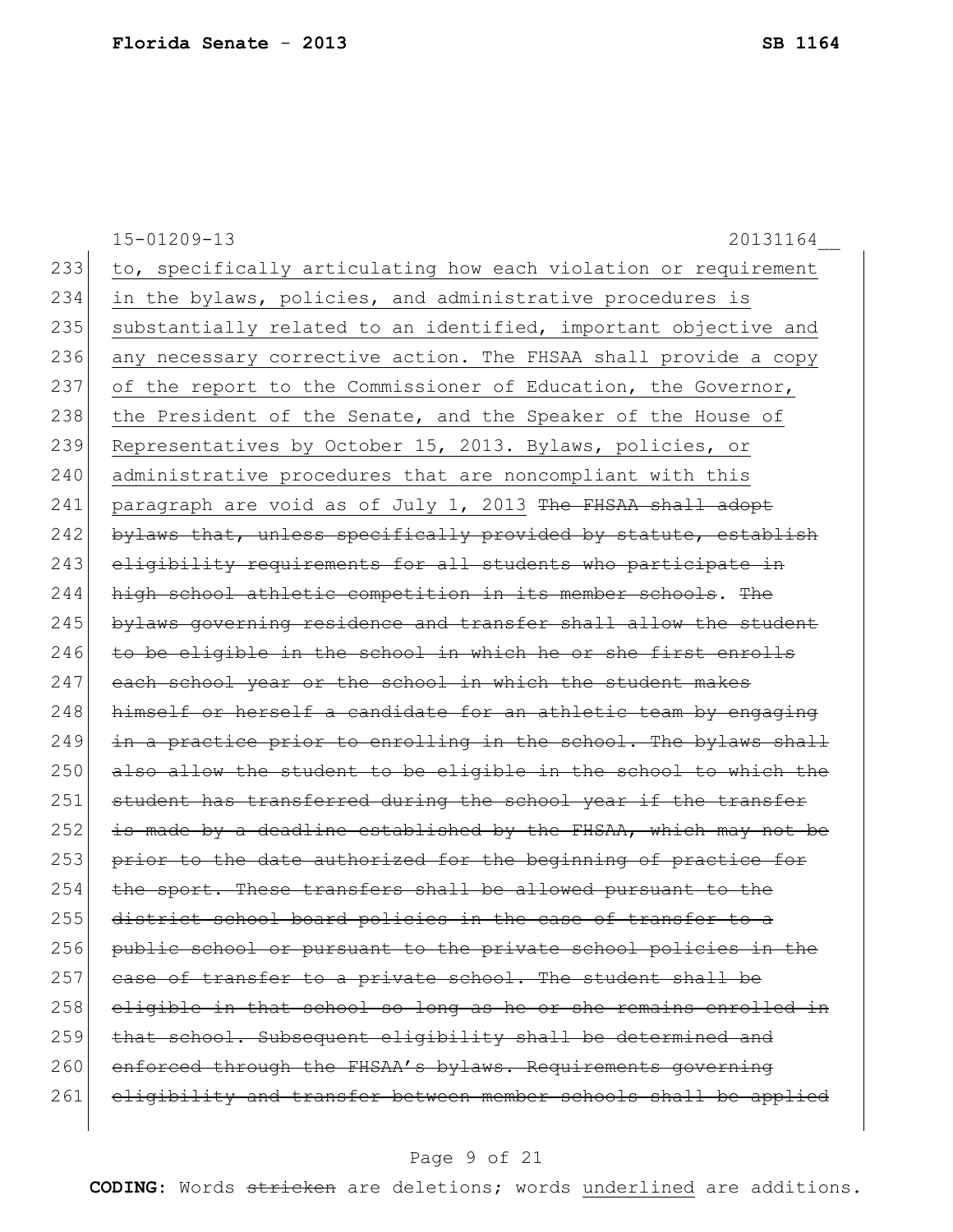|     | $15 - 01209 - 13$<br>20131164                                    |
|-----|------------------------------------------------------------------|
| 262 | similarly to public school students and private school students. |
| 263 | (b) The FHSAA shall adopt bylaws that specifically prohibit      |
| 264 | the recruiting of students for athletic purposes. The bylaws     |
| 265 | must shall prescribe penalties and an appeals process for        |
| 266 | athletic recruiting violations. If it is determined that a       |
| 267 | school has recruited a student in violation of FHSAA bylaws, the |
| 268 | FHSAA may require the school to participate in a higher          |
| 269 | classification for the sport in which the recruited student      |
| 270 | competes for a minimum of one classification cycle, in addition  |
| 271 | to any other appropriate fine and sanction imposed on the        |
| 272 | school, its coaches, or adult representatives who violate        |
| 273 | recruiting rules. A student may not be declared ineligible based |
| 274 | on violation of recruiting rules unless the student or parent    |
| 275 | has falsified any enrollment or eligibility document or accepted |
| 276 | any benefit or any promise of benefit if such benefit is not     |
| 277 | generally available to the school's students or family members   |
| 278 | or is based in any way on athletic interest, potential, or       |
| 279 | performance.                                                     |
| 280 | (c) The FHSAA shall adopt bylaws that require all students       |
|     |                                                                  |

 participating in interscholastic athletic competition or who are 282 candidates for an interscholastic athletic team to 283 satisfactorily pass a medical evaluation each year before prior to participating in interscholastic athletic competition or 285 engaging in any practice, tryout, workout, or other physical 286 activity associated with the student's candidacy for an 287 interscholastic athletic team. Such medical evaluation may be 288 administered only by a practitioner licensed under chapter 458, chapter 459, chapter 460, or s. 464.012, and in good standing 290 with the practitioner's regulatory board. The bylaws must  $shall$ 

## Page 10 of 21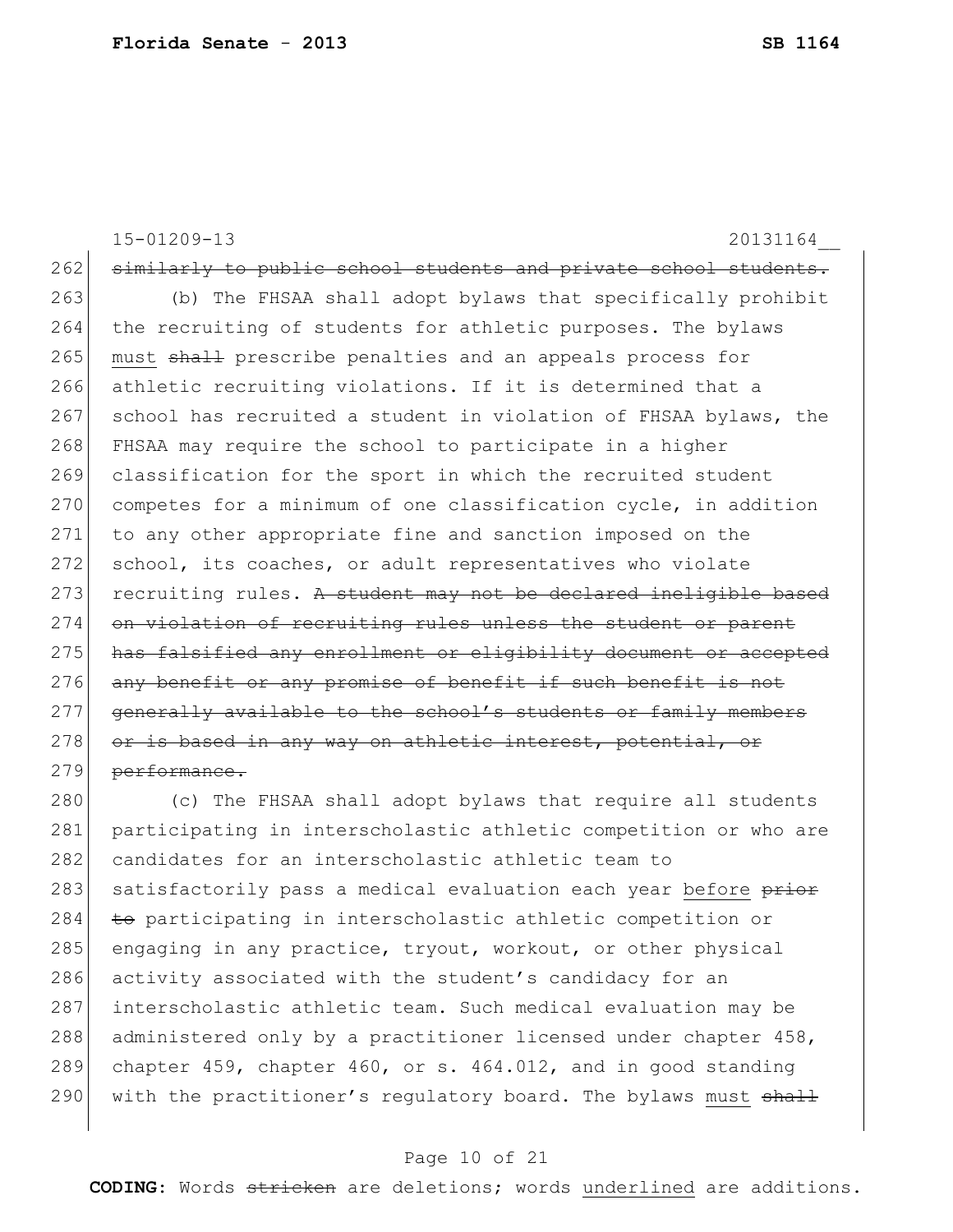15-01209-13 20131164\_\_ 291 establish requirements for eliciting a student's medical history 292 and performing the medical evaluation required under this 293 paragraph, which must shall include a physical assessment of the 294 student's physical capabilities to participate in 295 interscholastic athletic competition as contained in a uniform 296 preparticipation physical evaluation and history form. The 297 evaluation form must shall incorporate the recommendations of 298 the American Heart Association for participation cardiovascular 299 screening and must shall provide a place for the signature of 300 the practitioner performing the evaluation with an attestation 301 that each examination procedure listed on the form was performed 302 by the practitioner or by someone under the direct supervision 303 of the practitioner. The form must shall also contain a place 304 for the practitioner to indicate if a referral to another 305 practitioner was made in lieu of completion of a certain 306 examination procedure. The form must shall provide a place for 307 the practitioner to whom the student was referred to complete 308 the remaining sections and attest to that portion of the 309 examination. The preparticipation physical evaluation form must 310 shall advise students to complete a cardiovascular assessment 311 and must shall include information concerning alternative 312 cardiovascular evaluation and diagnostic tests. Results of such 313 medical evaluation must be provided to the school. No student 314 shall be eligible to participate in any interscholastic athletic 315 competition or engage in any practice, tryout, workout, or other 316 physical activity associated with the student's candidacy for an 317 interscholastic athletic team until the results of the medical 318 evaluation have been received and approved by the school. 319 (d) Notwithstanding the provisions of paragraph (c), a

### Page 11 of 21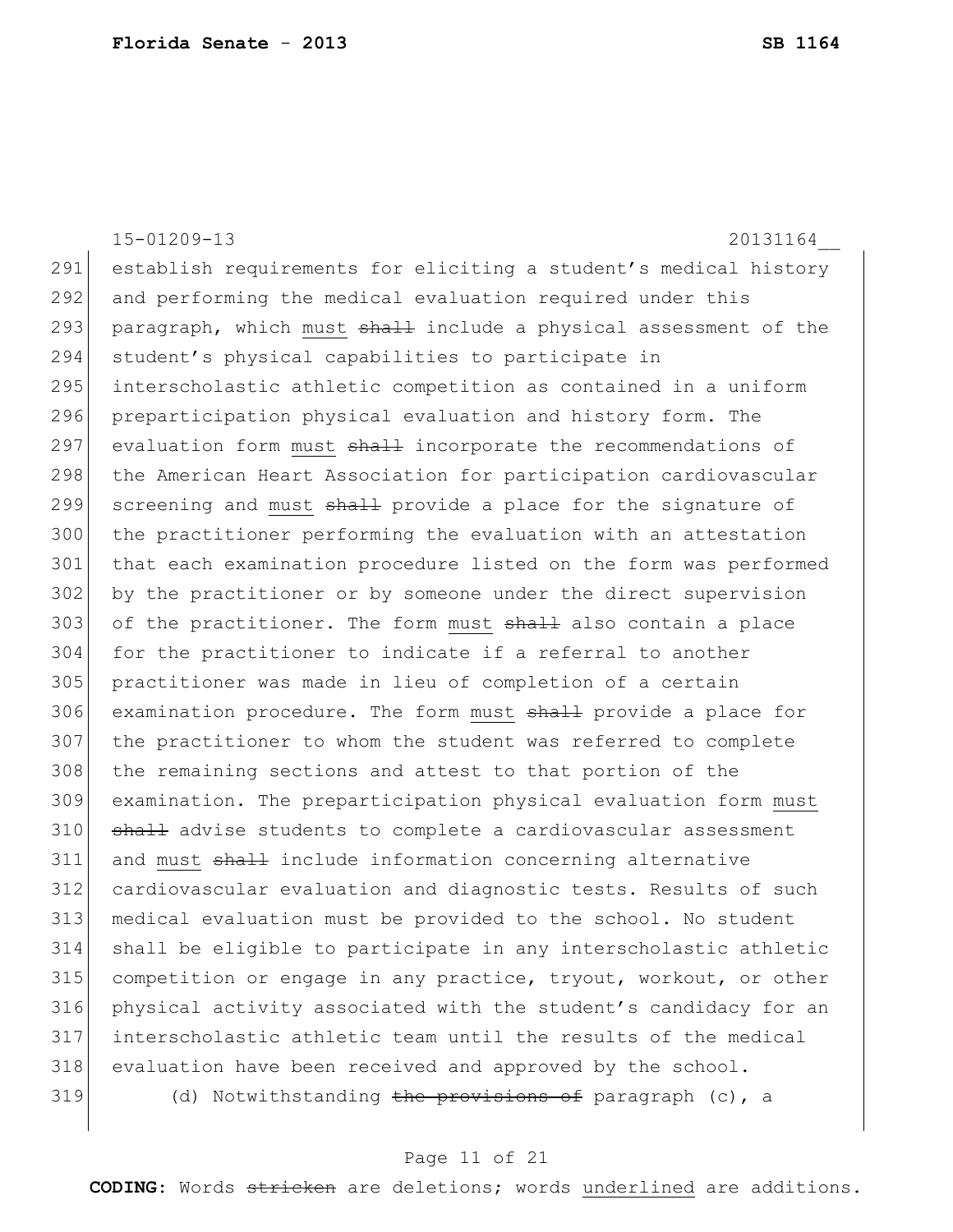15-01209-13 20131164\_\_ student may participate in interscholastic athletic competition or be a candidate for an interscholastic athletic team if the parent of the student objects in writing to the student undergoing a medical evaluation because such evaluation is contrary to his or her religious tenets or practices. However, in such case, there shall be no liability on the part of any person or entity in a position to otherwise rely on the results of such medical evaluation for any damages resulting from the 328 student's injury or death arising directly from the student's participation in interscholastic athletics where an undisclosed medical condition that would have been revealed in the medical evaluation is a proximate cause of the injury or death.

 (e) The FHSAA shall adopt bylaws that regulate persons who conduct investigations on behalf of the FHSAA. The bylaws must 334 shall include provisions that require an investigator to:

335 1. Undergo level 2 background screening under s. 435.04, establishing that the investigator has not committed any disqualifying offense listed in s. 435.04, unless the investigator can provide proof of compliance with level 2 screening standards submitted within the previous 5 years to 340 meet any professional licensure requirements, provided:

 a. The investigator has not had a break in service from a 342 position that requires level 2 screening for more than 90 days; and

344 b. The investigator submits, under penalty of perjury, an affidavit verifying that the investigator has not committed any disqualifying offense listed in s. 435.04 and is in full compliance with this paragraph.

2. Be appointed as an investigator by the executive

## Page 12 of 21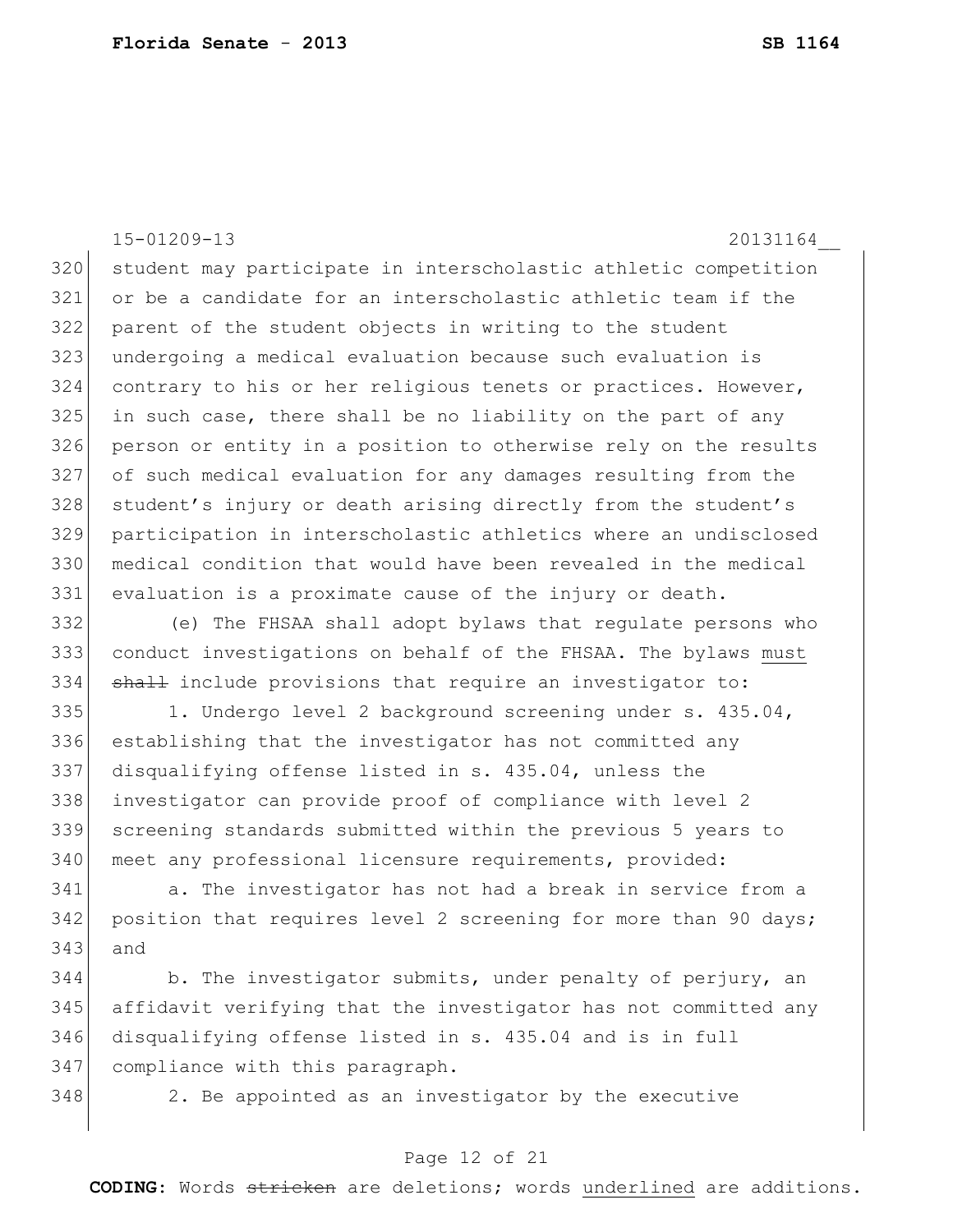|     | $15 - 01209 - 13$<br>20131164                                    |
|-----|------------------------------------------------------------------|
| 349 | director.                                                        |
| 350 | 3. Carry a photo identification card that shows the FHSAA        |
| 351 | name, logo, and the investigator's official title.               |
| 352 | 4. Adhere to the following quidelines:                           |
| 353 | a. Investigate only those alleged violations assigned by         |
| 354 | the executive director or the board of directors.                |
| 355 | b. Conduct interviews on Monday through Friday between the       |
| 356 | hours of 9 a.m. and 7 p.m. only, unless previously agreed to by  |
| 357 | the interviewee.                                                 |
| 358 | c. Allow the parent of any student being interviewed to be       |
| 359 | present during the interview.                                    |
| 360 | d. Search residences or other private areas only with the        |
| 361 | permission of the executive director and the written consent of  |
| 362 | the student's parent and only with a parent or a representative  |
| 363 | of the parent present.                                           |
| 364 | 5. Provide notice to the affected student, parent, coach,        |
| 365 | and school within 2 business days after the assignment of an     |
| 366 | investigation into ineligibility or other violation of law or    |
| 367 | rule. If the executive director certifies in writing that a      |
| 368 | compelling need to withhold notice exists, identifying with      |
| 369 | specificity why notice must not be provided, the notice is not   |
| 370 | required until the investigator concludes the investigation. The |
| 371 | executive director shall provide a copy of the certification to  |
| 372 | the Commissioner of Education within 1 business day after        |
| 373 | signing the certification.                                       |
| 374 | 6. Provide the affected student, parent, coach, and school       |
| 375 | within 5 business days after completion of the investigation a   |
| 376 | copy of the investigation, report, and any recommendation made   |
| 377 | by the investigator, executive director, or board of directors.  |

# Page 13 of 21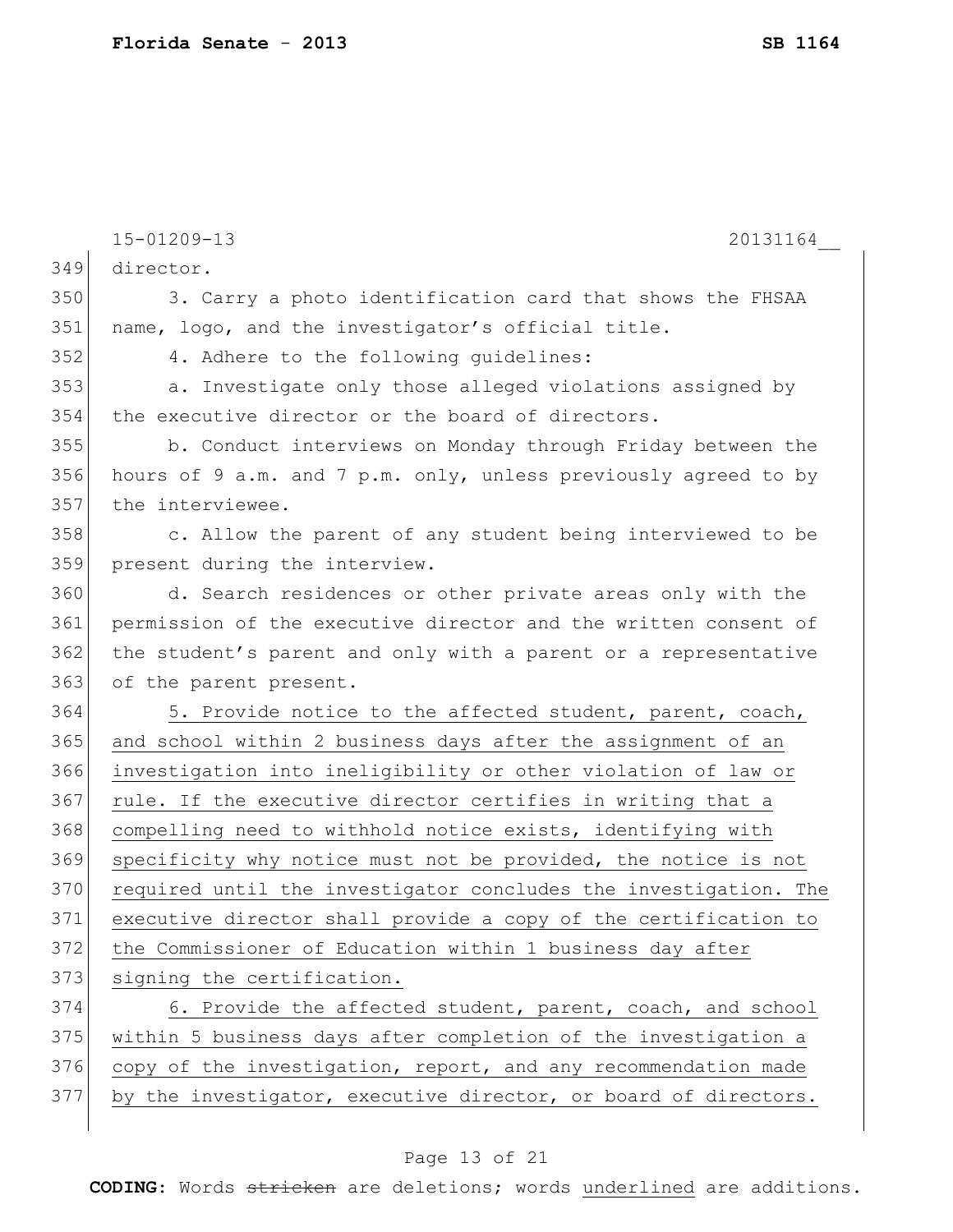```
15-01209-13 20131164__
```
378 (f) The FHSAA shall adopt bylaws that establish sanctions 379 for coaches who have committed major violations of the FHSAA's 380 bylaws and policies.

381 1. Major violations include, but are not limited to, 382 knowingly allowing an ineligible student to participate in a 383 contest representing a member school in an interscholastic 384 contest or committing a violation of the FHSAA's recruiting or 385 sportsmanship policies.

386 2. Sanctions placed upon an individual coach may include, 387 but are not limited to, prohibiting or suspending the coach from 388 coaching, participating in, or attending any athletic activity 389 sponsored, recognized, or sanctioned by the FHSAA and the member 390 school for which the coach committed the violation. If a coach 391 is sanctioned by the FHSAA and the coach transfers to another 392 member school, those sanctions remain in full force and effect 393 during the term of the sanction.

394 3. If a member school is assessed a financial penalty as a 395 result of a coach committing a major violation, the coach shall 396 reimburse the member school before being allowed to coach, 397 participate in, or attend any athletic activity sponsored, 398 recognized, or sanctioned by the FHSAA and a member school.

399 4. The FHSAA shall establish a due process procedure for 400 coaches sanctioned under this paragraph, consistent with the 401 appeals procedures set forth in subsection (7).

402 (g) The FHSAA shall adopt bylaws establishing the process 403 and standards by which FHSAA determinations of sanctions or 404 eligibility determinations against a coach or school eligibility 405 are made. Such bylaws must shall provide that:

406 1. Ineligibility must be established by clear and

## Page 14 of 21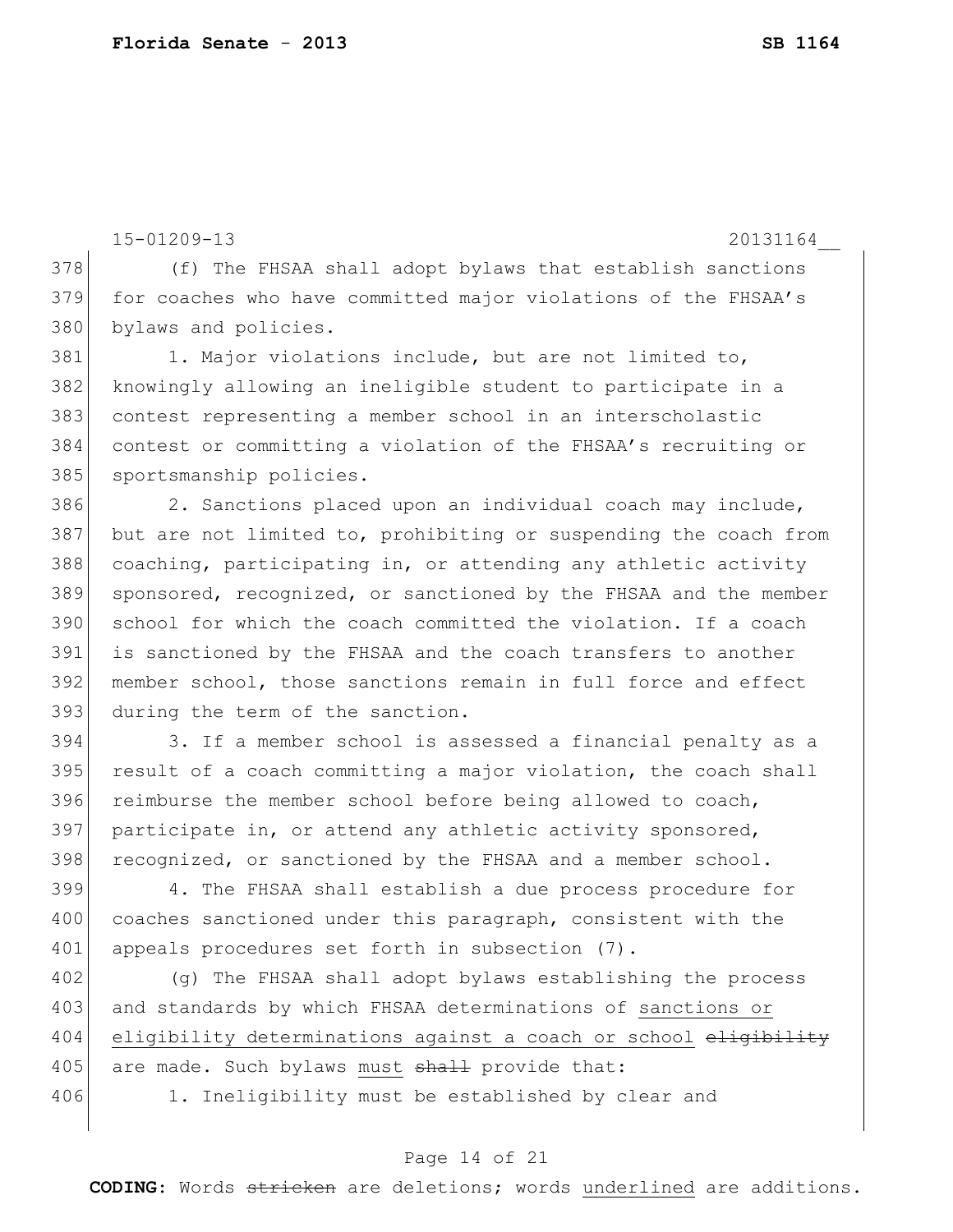15-01209-13 20131164\_\_ 407 convincing evidence; 408 2. The investigator and individual making the determination 409 shall receive and consider, from students, parents, coaches, and 410 schools, all evidence of a type commonly relied upon by 411 reasonably prudent persons in the conduct of their affairs. Such 412 evidence shall be admissible in the proceeding, whether or not 413 such evidence would be admissible in a trial court in this state 414 Student athletes, parents, and schools must have notice of the 415 initiation of any investigation or other inquiry into 416 eligibility and may present, to the investigator and to the 417 individual making the eligibility determination, any information 418 or evidence that is credible, persuasive, and of a kind 419 reasonably prudent persons rely upon in the conduct of serious  $420$  affairs; 421 3. An investigator may not determine matters of eligibility

 but must submit information and evidence to the executive director or a person designated by the executive director or by the board of directors for an unbiased and objective 425 determination of eligibility; and

426 4. A determination of ineligibility must be made in 427 writing, setting forth the findings of fact and specific 428 violation upon which the decision is based.

429 (h) In lieu of bylaws adopted under paragraph (g), the 430 FHSAA may adopt bylaws providing as a minimum the procedural 431 safeguards of ss. 120.569 and 120.57, making appropriate 432 provision for appointment of unbiased and qualified hearing 433 officers.

434 (i) The FHSAA bylaws may not limit the competition of 435 student athletes prospectively for rule violations of their

## Page 15 of 21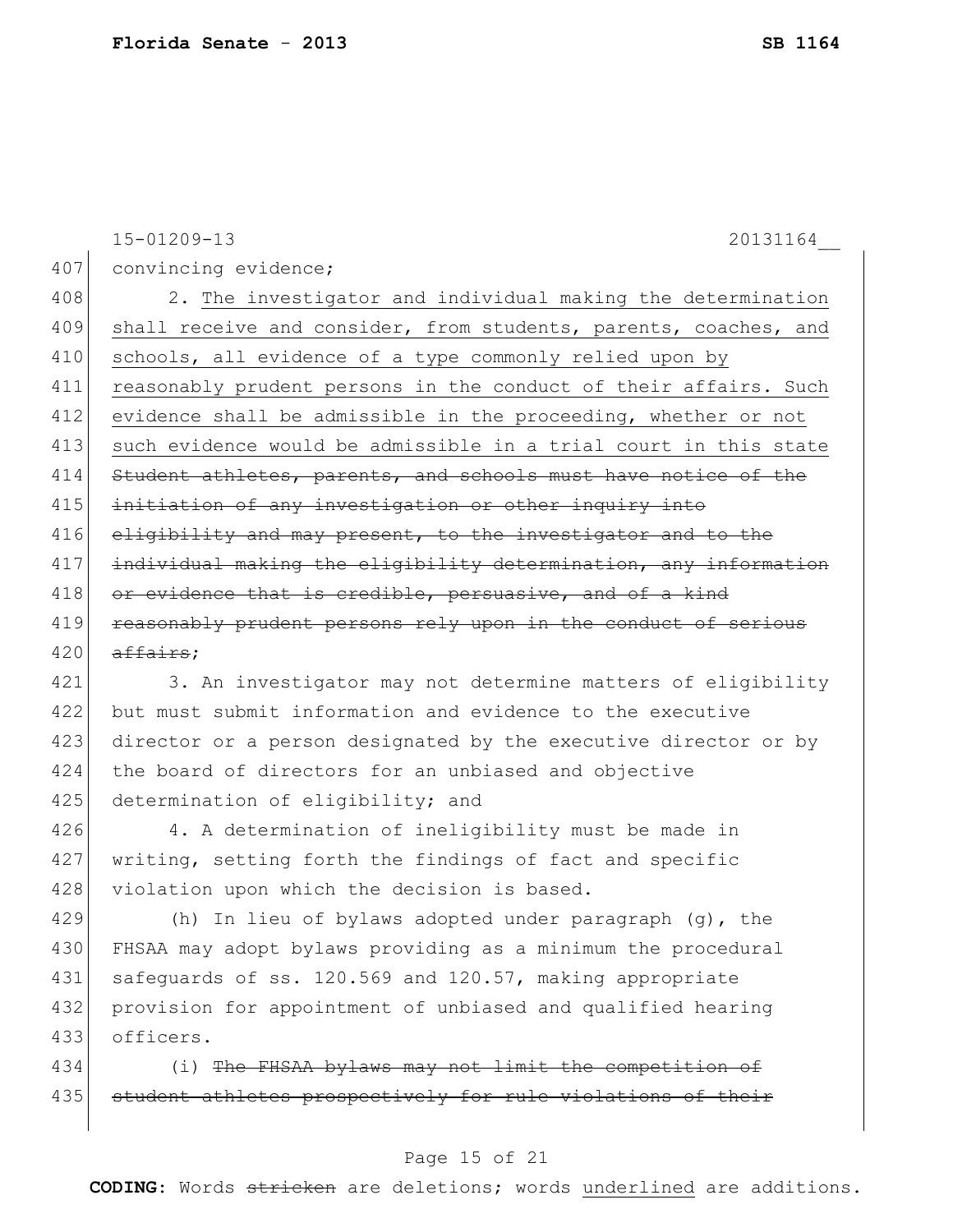15-01209-13 20131164\_\_ 436 school or its coaches or their adult representatives. The FHSAA 437 bylaws may not unfairly punish student athletes for eligibility 438 or recruiting violations perpetrated by a teammate, coach, or 439 administrator. Contests may not be forfeited for inadvertent 440 eligibility violations unless the coach or a school 441 administrator should have known of the violation. Contests may 442 not be forfeited for other eligibility violations or recruiting 443 violations in excess of the number of contests that the coaches 444 and adult representatives responsible for the violations are 445 prospectively suspended. 446 (j) The FHSAA organization shall adopt guidelines to 447 educate athletic coaches, officials, administrators, and student 448 athletes and their parents of the nature and risk of concussion 449 and head injury. 450 (k) The FHSAA <del>organization</del> shall adopt bylaws or policies 451 that require the parent of a student who is participating in 452 interscholastic athletic competition or who is a candidate for 453 an interscholastic athletic team to sign and return an informed 454 consent that explains the nature and risk of concussion and head 455 injury, including the risk of continuing to play after 456 concussion or head injury, each year before participating in 457 interscholastic athletic competition or engaging in any

458 practice, tryout, workout, or other physical activity associated 459 with the student's candidacy for an interscholastic athletic 460 team.

461 (1) The FHSAA organization shall adopt bylaws or policies 462 that require each student athlete who is suspected of sustaining 463 a concussion or head injury in a practice or competition to be 464 immediately removed from the activity. A student athlete who has

## Page 16 of 21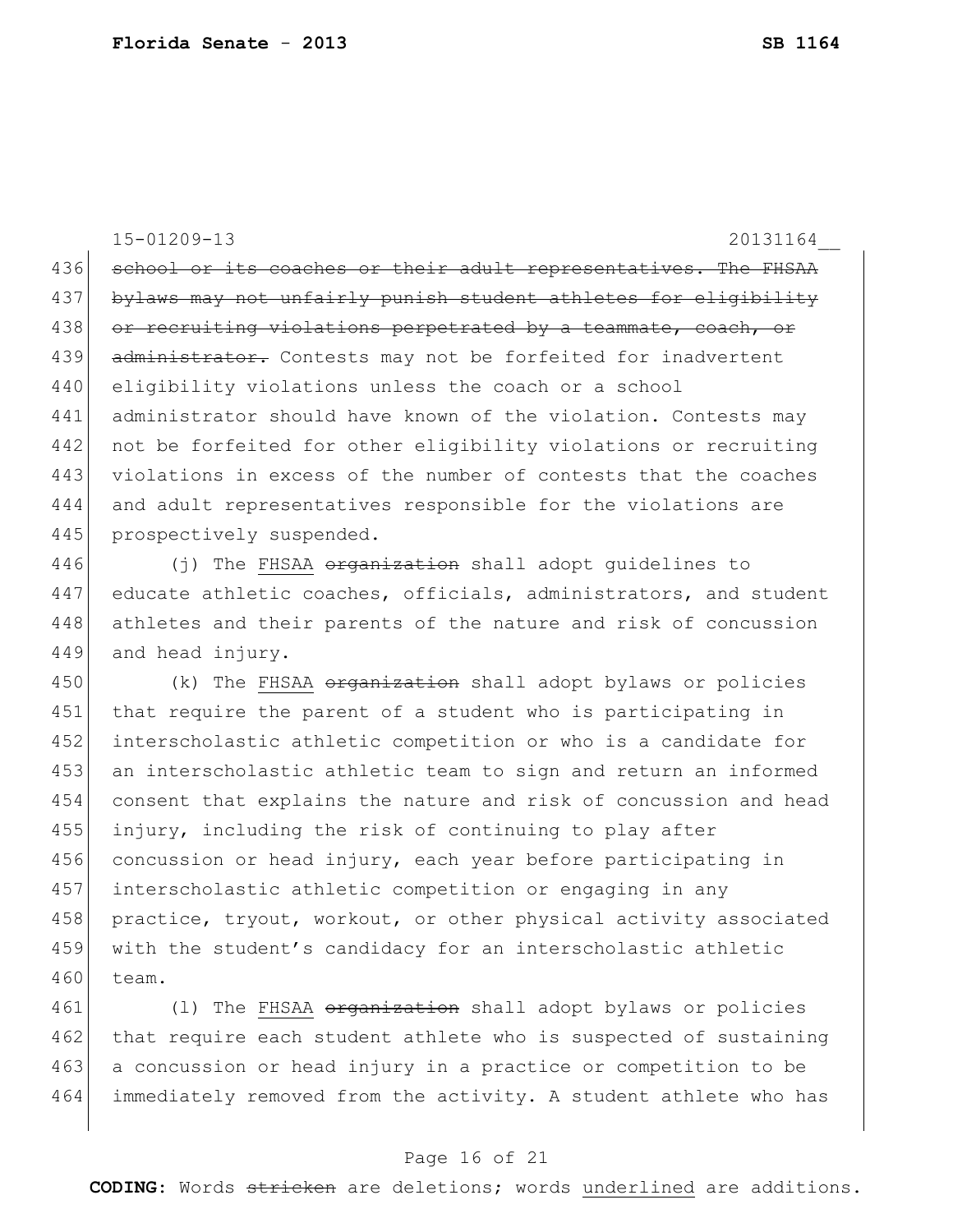15-01209-13 20131164\_\_ 465 been removed from an activity may not return to practice or 466 competition until the student submits to the school a written 467 medical clearance to return stating that the student athlete no 468 longer exhibits signs, symptoms, or behaviors consistent with a 469 concussion or other head injury. Medical clearance must be 470 authorized by the appropriate health care practitioner trained 471 in the diagnosis, evaluation, and management of concussions as 472 defined by the Sports Medicine Advisory Committee of the Florida 473 High School Athletic Association. 474 (m) The FHSAA <del>organization</del> shall adopt bylaws for the 475 establishment and duties of a sports medicine advisory committee 476 composed of the following members: 477 1. Eight physicians licensed under chapter 458 or chapter 478 459 with at least one member licensed under chapter 459. 479 2. One chiropractor licensed under chapter 460. 480 3. One podiatrist licensed under chapter 461. 481 4. One dentist licensed under chapter 466. 482 5. Three athletic trainers licensed under part XIII of 483 chapter 468. 484 6. One member who is a current or retired head coach of a 485 high school in the state. 486 (n) Student residence and transfer approvals shall be 487 determined by the district school board in the case of a public 488 school student, and by the private school in the case of a 489 private school student. If the school district or private school 490 approves the student residence or transfer, the student remains 491 eligible to participate in high school athletic competition 492 under the FHSAA jurisdiction. 493 1. The FHSAA may challenge the student's eligibility to

## Page 17 of 21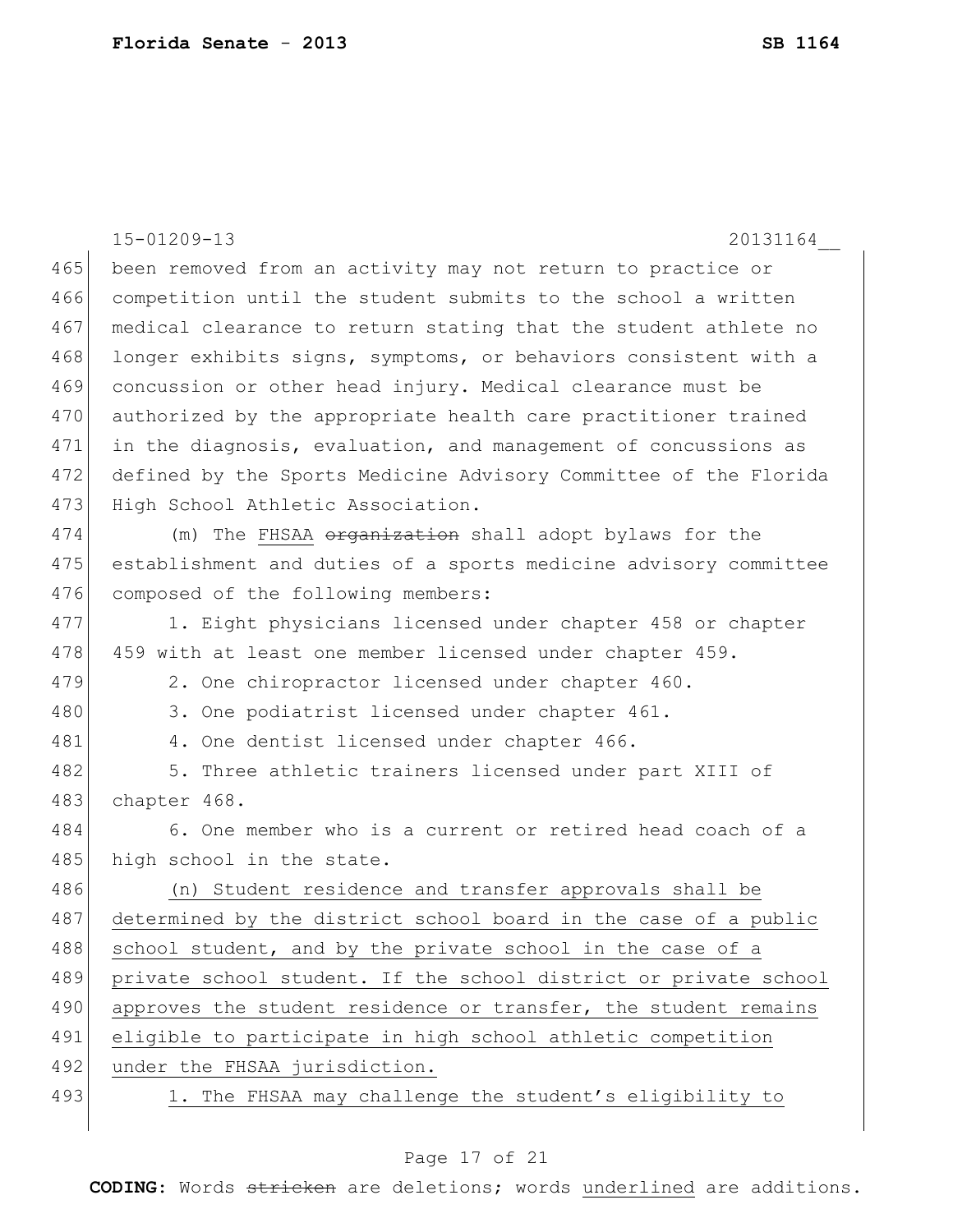|     | $15 - 01209 - 13$<br>20131164                                    |
|-----|------------------------------------------------------------------|
| 494 | participate in a high school athletic competition under its      |
| 495 | jurisdiction by filing a petition for a hearing with the         |
| 496 | Division of Administrative Hearings pursuant to s. 120.569, with |
| 497 | a copy of the petition contemporaneously provided to the         |
| 498 | student, parent, coach, and school. The student remains eligible |
| 499 | unless a final order finding the student's ineligibility is      |
| 500 | rendered.                                                        |
| 501 | 2. The burden is on the FHSAA to demonstrate by clear and        |
| 502 | convincing evidence that the student is ineligible. The          |
| 503 | administrative law judge shall issue a final order pursuant to   |
| 504 | s. 120.68. If the administrative law judge finds that the        |
| 505 | student remains eligible, the final order shall award all        |
| 506 | reasonable costs and attorney fees to be paid to all respondents |
| 507 | by the FHSAA. The FHSAA may not seek to recoup these costs and   |
| 508 | expenses from any other person, entity, or party.                |
| 509 | (3) GOVERNING STRUCTURE OF THE FLORIDA HIGH SCHOOL ATHLETIC      |
| 510 | ASSOCIATION ORGANIZATION.-                                       |
| 511 | (a) The FHSAA shall operate as a representative democracy        |
| 512 | in which the sovereign authority is within its member schools.   |
| 513 | Except as provided in this section, the FHSAA shall govern its   |
| 514 | affairs through its bylaws.                                      |
| 515 | (b) Each member school, on its annual application for            |
| 516 | membership, shall name its official representative to the FHSAA. |
| 517 | This representative must be either the school principal or his   |
| 518 | or her designee. That designee must either be an assistant       |
| 519 | principal or athletic director housed within that same school.   |
| 520 | (c) The FHSAA's membership shall be divided along existing       |
| 521 | county lines into four contiquous and compact administrative     |
| 522 | regions, each containing an equal or nearly equal number of      |
|     |                                                                  |

# Page 18 of 21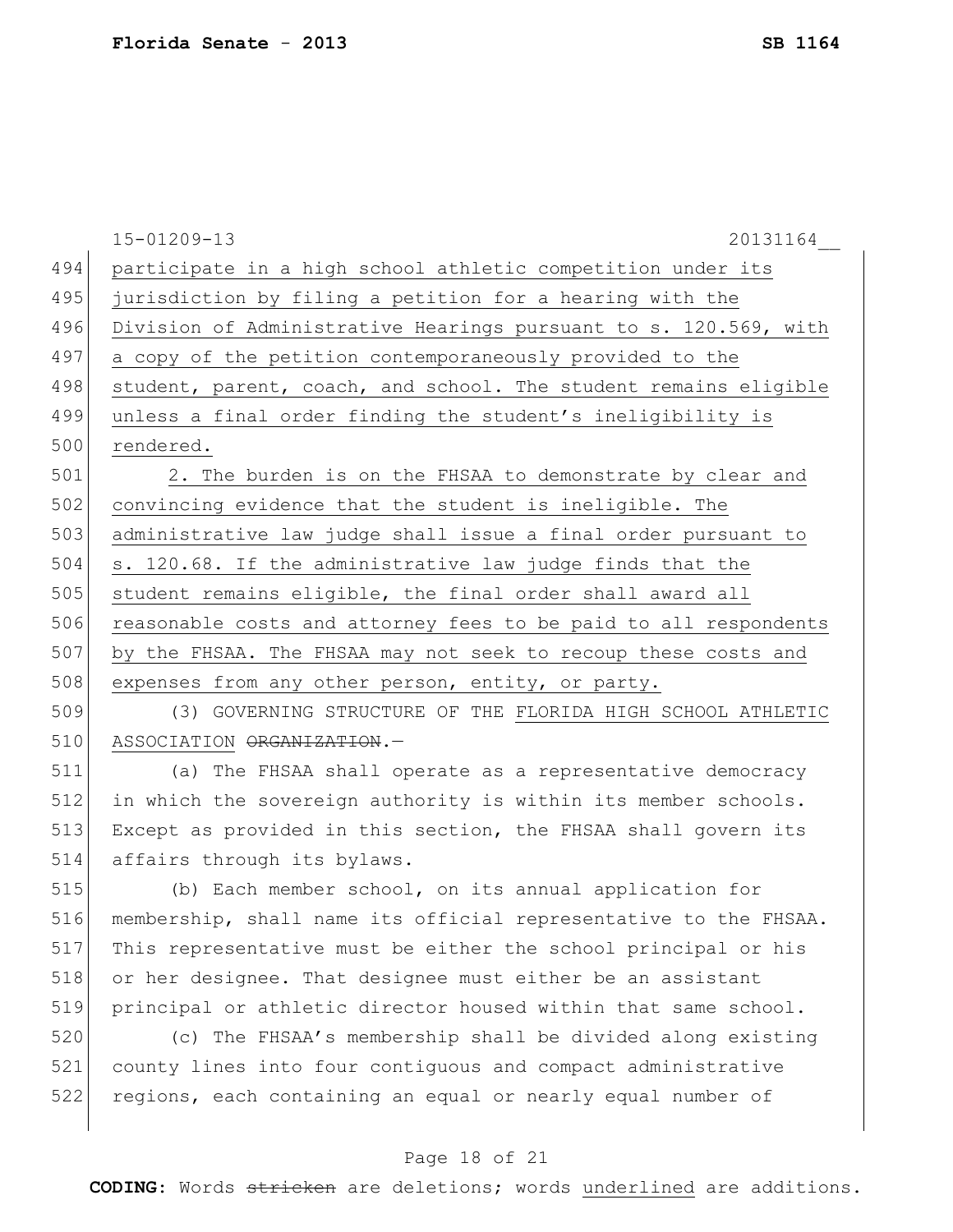15-01209-13 20131164\_\_ 523 member schools to ensure equitable representation on the FHSAA's 524 board of directors, representative assembly, and appeals 525 committees. 526 (4) BOARD OF DIRECTORS.— 527 (a) The executive authority of the FHSAA shall be vested in 528 its board of directors. Any entity that appoints members to the 529 board of directors shall examine the ethnic and demographic 530 composition of the board when selecting candidates for 531 appointment and shall, to the greatest extent possible, make 532 appointments that reflect state demographic and population 533 trends. The board of directors shall be composed of 25  $\frac{16}{16}$ 534 persons, as follows: 535 1. Four public member school representatives, one elected 536 from among its public school representative members within each 537 of the four administrative regions. 538 2. Four nonpublic member school representatives, one 539 elected from among its nonpublic school representative members 540 within each of the four administrative regions. 541 3. Four Three representatives appointed by the 542 commissioner, one appointed from each of the four administrative 543 regions one appointed from the two northernmost administrative 544 regions and one appointed from the two southernmost 545 administrative regions. The third representative shall be 546 appointed to balance the board for diversity or state population 547 trends, or both. 548 4. Two district school superintendents, one elected from 549 the two northernmost administrative regions by the members in

550 those regions and one elected from the two southernmost 551 administrative regions by the members in those regions.

## Page 19 of 21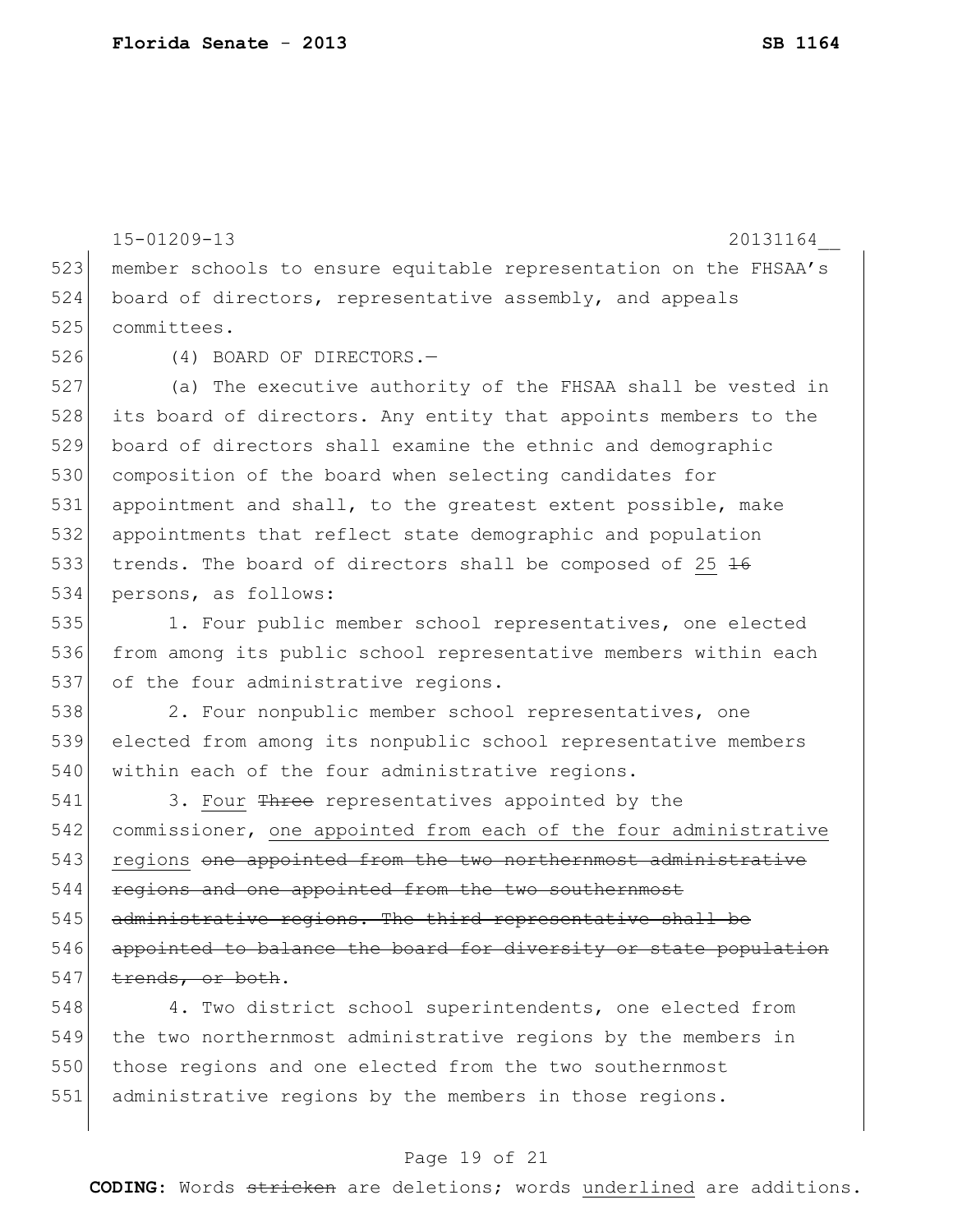|     | 15-01209-13<br>20131164                                          |
|-----|------------------------------------------------------------------|
| 552 | 5. Two district school board members, one elected from the       |
| 553 | two northernmost administrative regions by the members in those  |
| 554 | regions and one elected from the two southernmost administrative |
| 555 | regions by the members in those regions.                         |
| 556 | 6. The commissioner or his or her designee from the              |
| 557 | department executive staff.                                      |
| 558 | 7. Four representatives appointed by the President of the        |
| 559 | Senate, one appointed from each of the four administrative       |
| 560 | regions.                                                         |
| 561 | 8. Four representatives appointed by the Speaker of the          |
| 562 | House of Representatives, one appointed from each of the four    |
| 563 | administrative regions.                                          |
| 564 | (b) A quorum of the board of directors shall consist of one      |
| 565 | more than half of its nine members.                              |
| 566 | (c) The board of directors shall elect a president and a         |
| 567 | vice president from among its members. These officers shall also |
| 568 | serve as officers of the FHSAA.                                  |
| 569 | (d) Members of the board of directors shall serve terms of       |
| 570 | 3 years and are eligible to succeed themselves only once. A      |
| 571 | member of the board of directors, other than the commissioner or |
| 572 | his or her designee, may serve a maximum of 6 consecutive years. |
| 573 | The FHSAA's bylaws shall establish a rotation of terms to ensure |
| 574 | that a majority of the members' terms do not expire              |
| 575 | concurrently.                                                    |
| 576 | (e) The authority and duties of the board of directors,          |
| 577 | acting as a body and in accordance with the FHSAA's bylaws, are  |
| 578 | as follows:                                                      |
| 579 | 1. To act as the incorporated FHSAA's board of directors         |
| 580 | and to fulfill its obligations as required by the FHSAA's        |
|     |                                                                  |

# Page 20 of 21